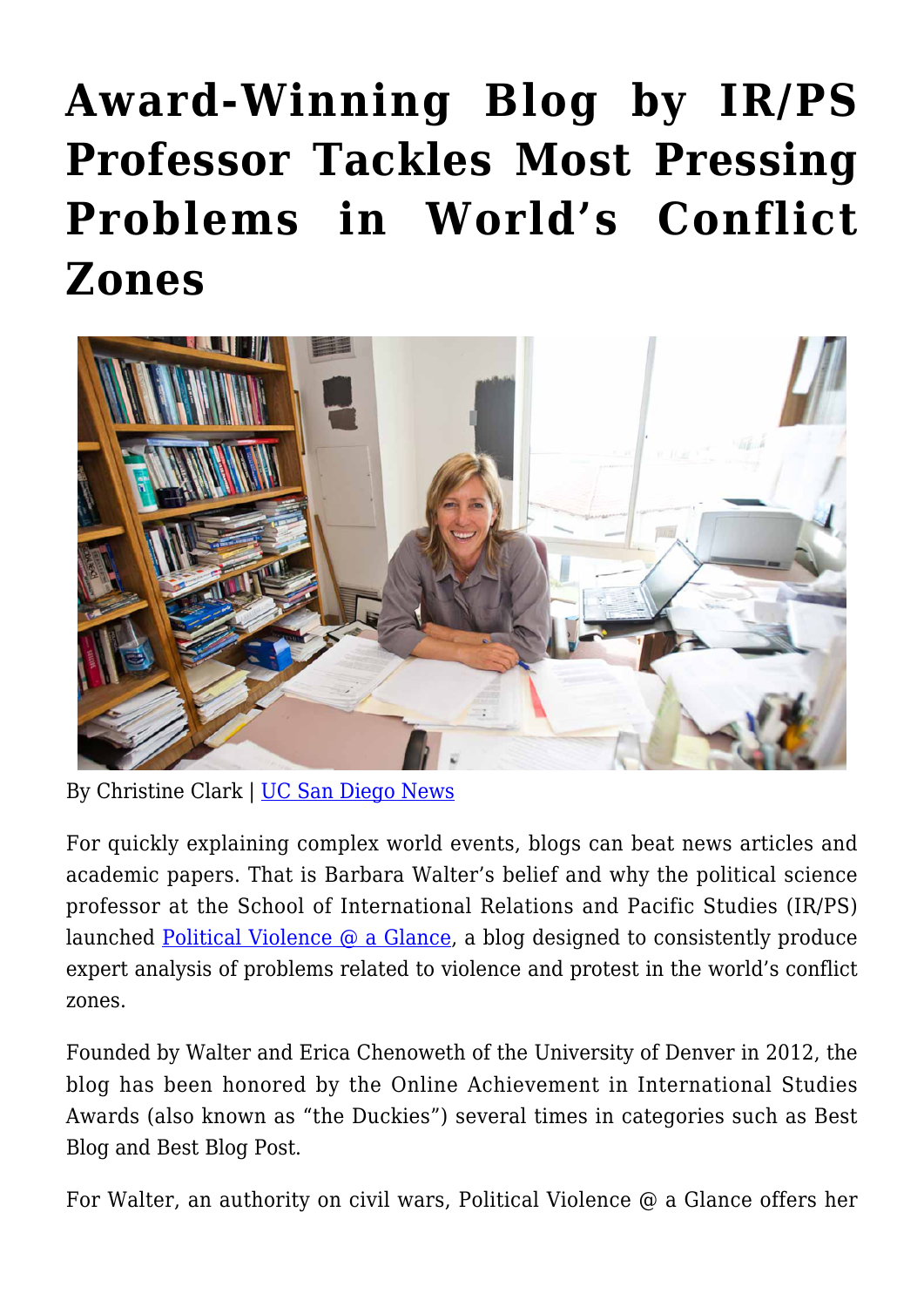and its other contributors the opportunity to apply sophisticated academic research and statistical studies to current foreign policy problems in an accessible, engaging way.

"Policymakers and the public often need answers to problems in a short period of time, and most academics are not trained or incentivized to respond quickly to the demand," Walter said.

Political Violence @ a Glance entries have considered such timely questions as: Why did violence break out in Syria but not Bahrain? Why did Qaddafi not go into exile? And, should the United States intervene in Syria or stay out?

Walter's work to address these issues goes beyond the blogging world and classroom. Her expertise has been sought after by the U.S. State Department, as well as the Central Intelligence Agency, Defense Intelligence Agency and numerous foreign governments. She most recently briefed State Department officials on the Syrian Civil War and provided insight as to how she expects that conflict to end.

Her current research and teaching interests include the organization and behavior of rebel groups during civil war, as well as the rise of Islamic extremism.

Some of her notable blog entries on these subjects include a posting in September 2014, titled "[Why ISIS Wants Its Brutality to Be Public.](http://politicalviolenceataglance.org/2014/09/11/why-isis-wants-its-brutality-to-be-public/)" In the piece, Walter explains how ISIS has captured the world's attention, in part, because it has publicized, through videos, photos and social media, its public executions, lashings and beheadings. According to Walter, this is a strategy ISIS has used to gain control over territory (especially Shiite occupied territory). "ISIS needs to convince the local population not to fight back," she writes. "To do this, they must first convince them that (a) any resistance will be punished harshly, and (b) the government is too weak to help them."

In addition to Political Violence @ a Glance, Walter has contributed to The Monkey Cage blog, which is hosted on the Washington Post website and also focuses on current events, political science and international relations.

Her most recent contribution to the Monkey Cage, [Why extremism thrives in the](http://www.washingtonpost.com/blogs/monkey-cage/wp/2015/02/12/why-extremism-thrives-in-the-middle-east-today/) [Middle East today](http://www.washingtonpost.com/blogs/monkey-cage/wp/2015/02/12/why-extremism-thrives-in-the-middle-east-today/), sheds light on how and why radical Islamist groups have flourished in the civil wars in Syria, Iraq, Afghanistan, Libya and Yemen. Walter